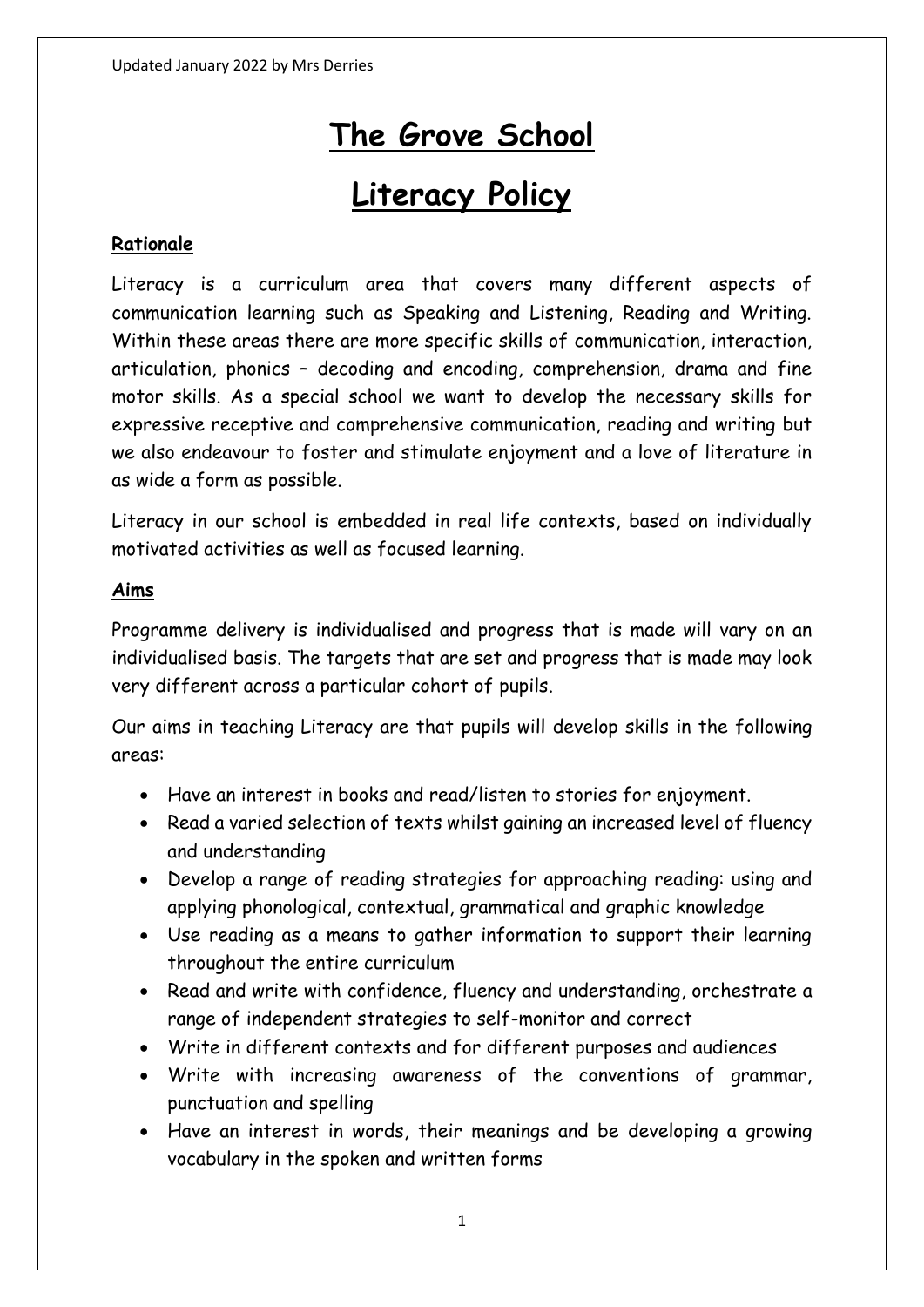- Form letters correctly, leading to a fluent and legible handwriting style
- Develop their oral/communicative abilities at their own level

We aim to provide opportunities across the Literacy curriculum that will enable all pupils to develop their skills in this and to enable them to maximise progress made. These approaches may look very different from class to class. We recognise the important role computing skills have to play in our school in the development of Literacy skills. This can be found primarily in Maple and Willow with technology such as Eye-gaze, Etran board and ACC (Alternative Augmented Communication) switches.

#### **Statutory Requirements**

Statutory requirements for the teaching and learning of English are laid out in 'The National Curriculum in England Framework Document for Teaching, December 2014 and 'The Statutory framework for the Early Years Foundation Stage, December 2014'

In the Early Years Foundation Stage, pupils should be given the opportunity to:

- Use communication, language and literacy in every part of the curriculum
- Become immersed in an environment rich language, print and possibilities for communication
- Develop their confidence and skills in expressing themselves and to speak and listen in a range of situations
- Be able to represent their ideas in their activities
- Link sounds and letters to begin to read and write
- Access to a wide range of reading materials (books, poems, other written materials and computer based texts) to ignite their interest

At Key Stage One, pupils should be given the opportunity to:

- Learn to speak confidently and listen to what others have to say
- Ask questions to deepen their understanding
- Use spoken language to organise their thinking and support their writing
- Read for pleasure, understand what they have read and begin to read with expression
- Read and write independently and with enthusiasm
- Use and adapt language to explore their own experiences and imaginary worlds
- Use their knowledge of phonics to support reading and writing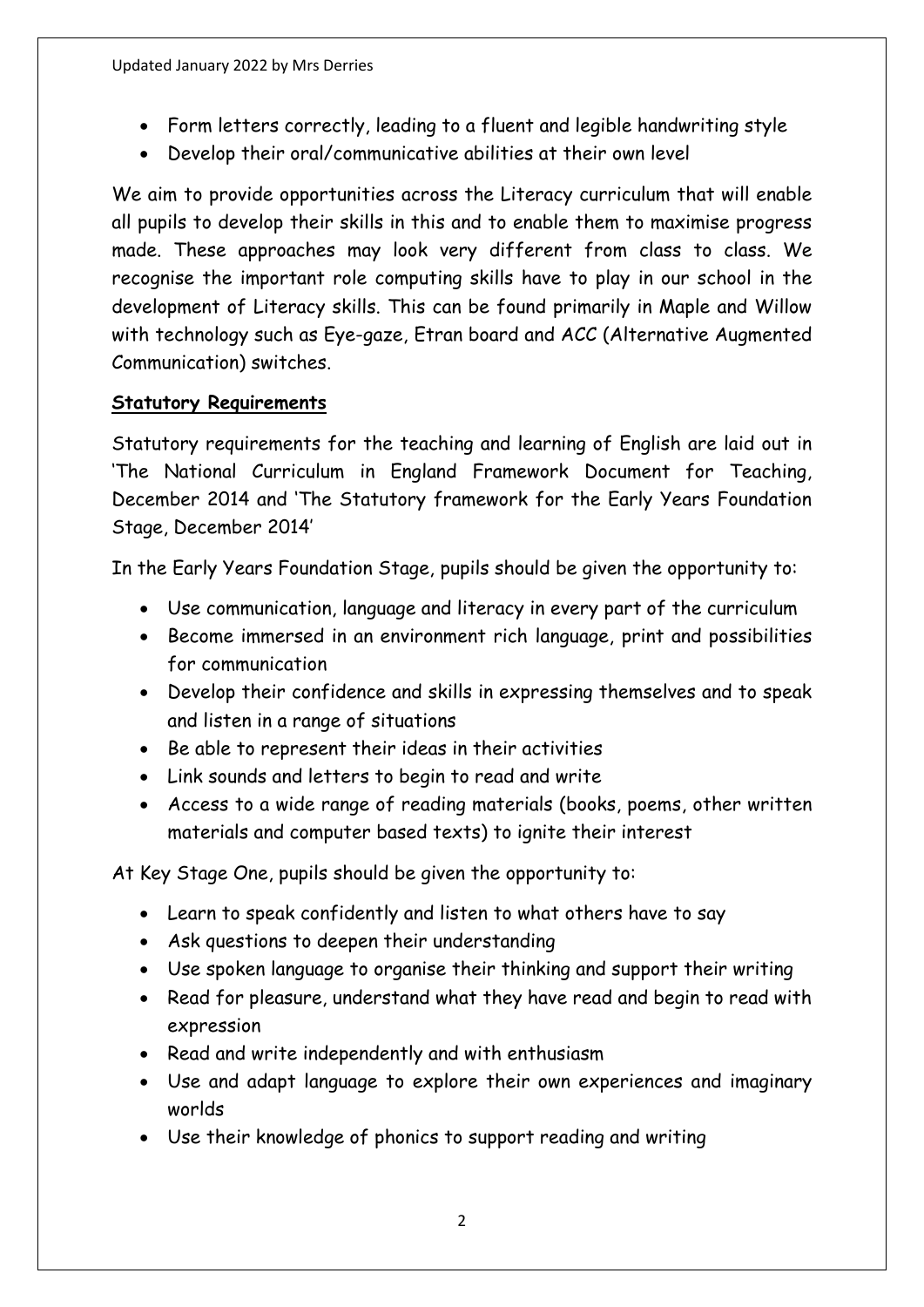• Be encouraged to use correct spelling, grammar and punctuation in their written work

At Key Stage Two, pupils should be given the opportunity to:

- Learn to speak clearly and convey ideas using Standard English whilst being able to adapt their vocabulary for all purposes and audiences
- Ask questions to check their understanding
- Use spoken language to clarify thinking and organise for writing
- Read a range of texts and respond to different layers of meaning in them
- Develop an enjoyment of reading and exploring different types of texts
- Explore the use of language in literacy and non-literary texts and learn how the structure of language works
- Write extended pieces using correct grammar, punctuation and spelling
- Use their reading and writing skills across the curriculum
- Complete writing that includes narratives, explanations, descriptions, comparisons, summaries and evaluations

# **Approaches to Spoken Language and Listening:**

Spoken language underpins the development of reading and writing and helps pupils develop effective communication skills in readiness for later life. The quality and variety of language that pupils hear is vital for developing their vocabulary, grammar and their understanding of reading and writing.

Foundation Stage – Pupils will be taught to listen attentively in a range of situations. They regularly listen to multimedia stories, discuss key events and respond to what they hear. Pupils will be taught to give their attention to what others say and respond appropriately. Pupils begin to develop good communication skills such as: taking turns and making eye contact. This is continued and developed throughout the school.

Key Stage One – Pupils in Key Stage One continue to practice and develop their communication skills. They have frequent experiences to encounter new words through an environment that is rich in vocabulary. They also experience new vocabulary different contexts across the curriculum. Pupils have the opportunity to listen to a variety of multimedia fiction, non-fiction and poetry and they are encouraged to link what they hear to their own experiences.

Key Stage Two – As pupils progress through the school, they are encouraged to ask more questions to deepen their learning. Pupils in Key Stage Two continue to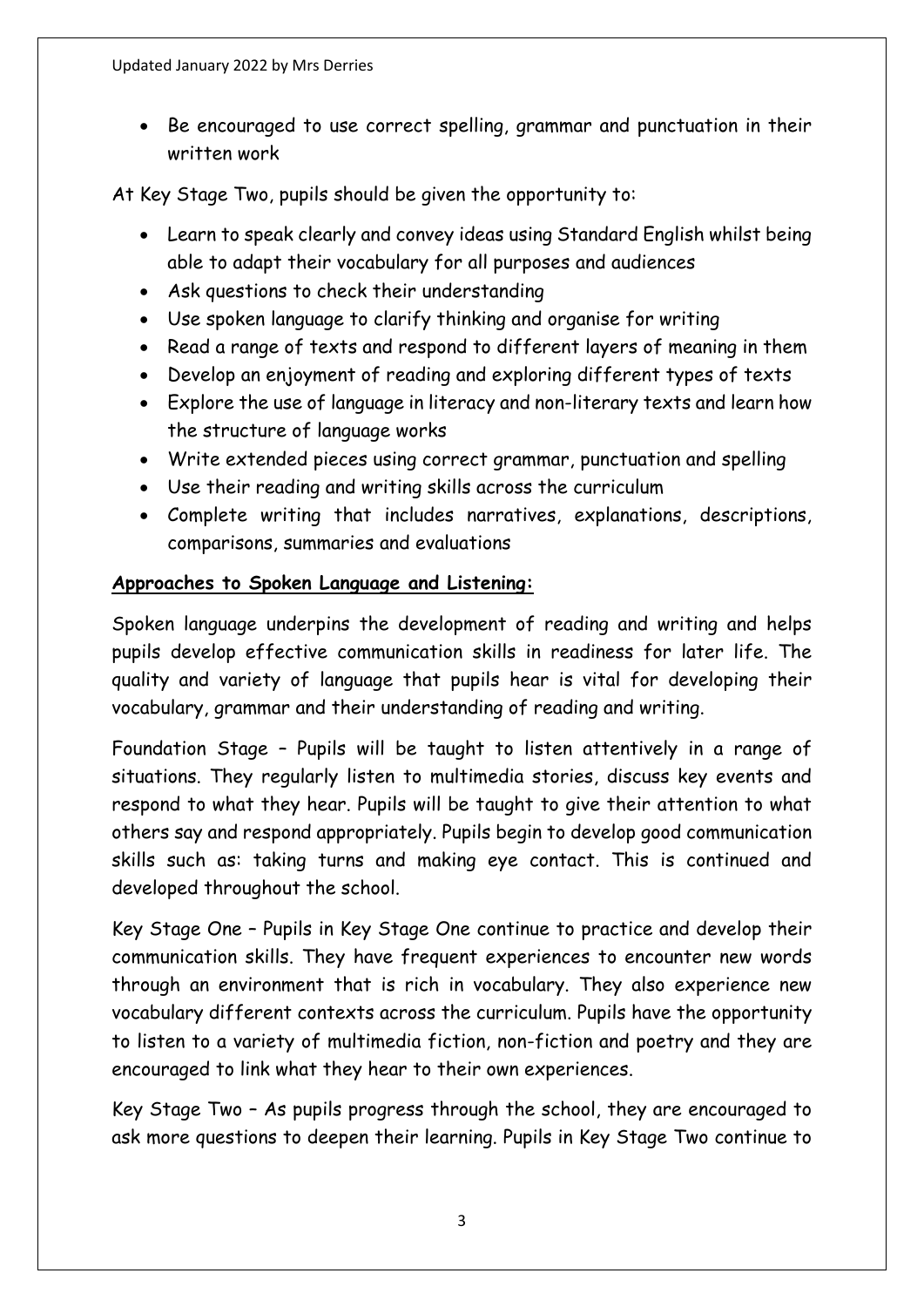have many opportunities across school to develop their communication skills such as weekly assemblies and discussions in class.

#### **Approaches to Reading**

Teachers model reading strategies during shared reading sessions. We use a range of reading schemes to ensure that there is a book scheme to match both the interest and age of the pupils. We also ensure that we have schemes that cover different types of learners, our pupils learn to read in different ways, they may be sight vocabulary learners, therefore we have schemes that are based on this way of learning, or they may be phonetic learners and we have schemes that are appropriate to these learners.

We will ensure that we provide:

- A high quality systematic synthetic phonics programme (using Jolly Phonics)
- A rich and varied selection of reading material that inspire and challenge all pupils, this will be in classrooms and around the school
- A plan for each pupil's sequential progress in reading based on accurate assessment
- Appropriate intervention programmes for pupils whose progress is slower than expected from their baseline
- A partnership planning model that includes the multi-professional team within our school and parents
- An environment that fosters a love for reading
- Regular monitoring and review of provision to ensure it is effective and takes steps to improve performance when necessary

#### **Provision**

#### **Phonics**

The school bases its synthetic phonics provision on 'Jolly Phonics' incorporating other resources to help provide the means of supporting pupils. Pupils will have daily phonic lessons. Pupils will continue to have phonic lessons depending on their ability rather than their chronological age.

#### **The reading environment**

Each classroom ensures that there are books available, this may be boxes of books or a reading area. For some classes they have access to the reading books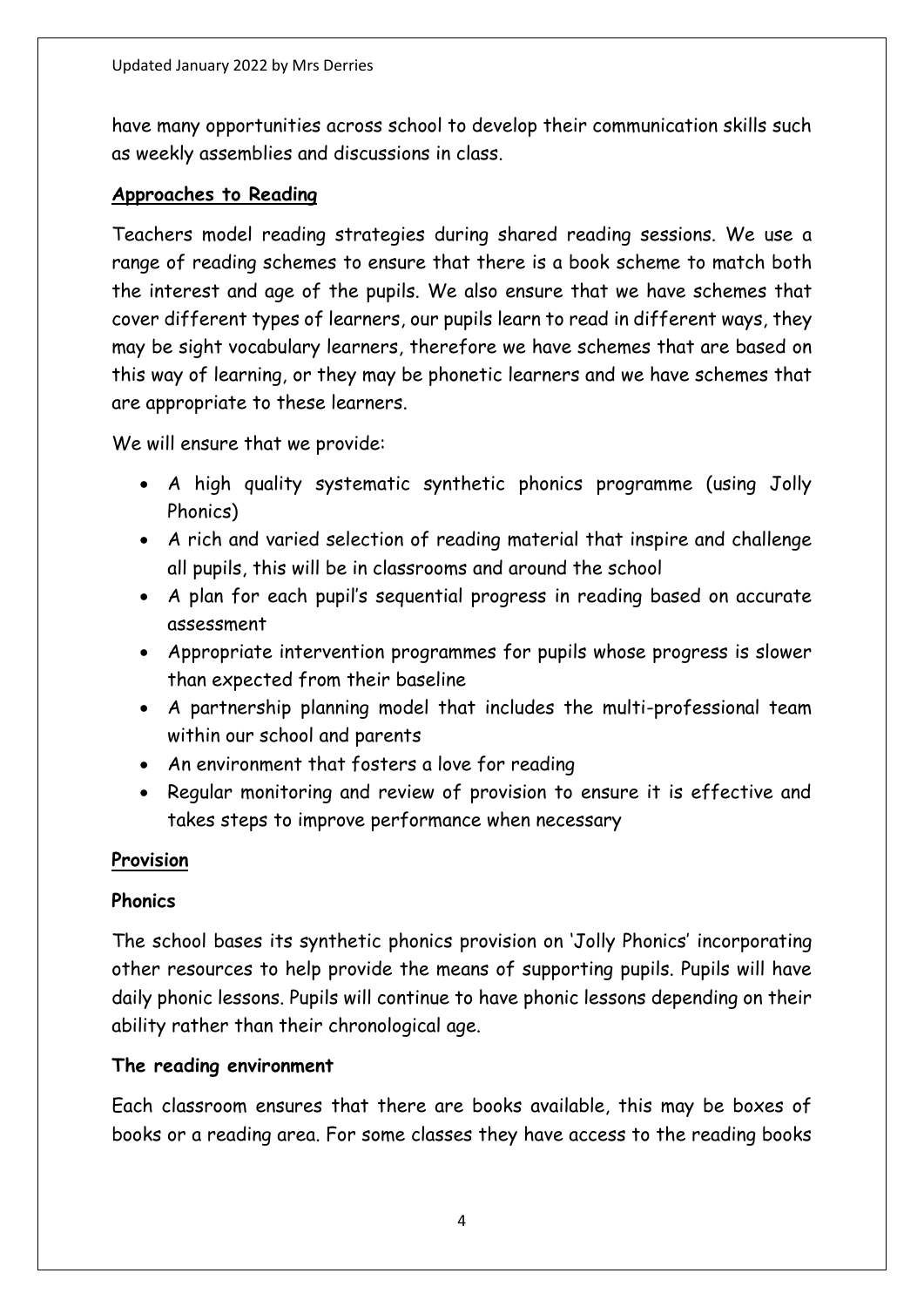on our library shelves along the back corridor. We ensure that children are encouraged to use books for information and enjoyment.

#### **Reading stories in class**

Staff will read to children on a regular basis, some classes will have a class reader that my take a few weeks to read, others will use bag books and box books to share stories with their class.

#### **Hearing reading**

#### Individual reading

All pupils will have their reading heard individually on a regular basis, where possible this will be daily and will be recorded in their reading record

#### **Reading schemes**

Pupils will have reading books selected for them by an adult these will be chosen with the knowledge of the type of learner the pupil is, are they able to learn to read phonetically or do they require a sight vocabulary based scheme of reading. The school does not have one main scheme but instead utilises the best from a variety of schemes so a pupil's learning journey can be flexible. (See our Reading Scheme spreadsheet)

#### **Special events**

Staff and pupils take part in literacy/story based events each year. The type of event varies each year to ensure that there is a good cross section, we have celebrated World Book Day and World poetry day, there are many others that we are also involved in. The purpose of these days are to ensure that pupils have a rich experience of learning and literacy, with an emphasis on enjoyment.

#### **Approaches to writing**

#### **Inclusive writing**

We use some of the following to include our most complex learners in writing:-

- Objects of reference
- Life quilts and life history boxes
- Personal storytelling
- Sensory stories & multimedia stories
- Cause and effect software
- Photo albums and scrap books
- Picture books & stories
- Graphic facilitation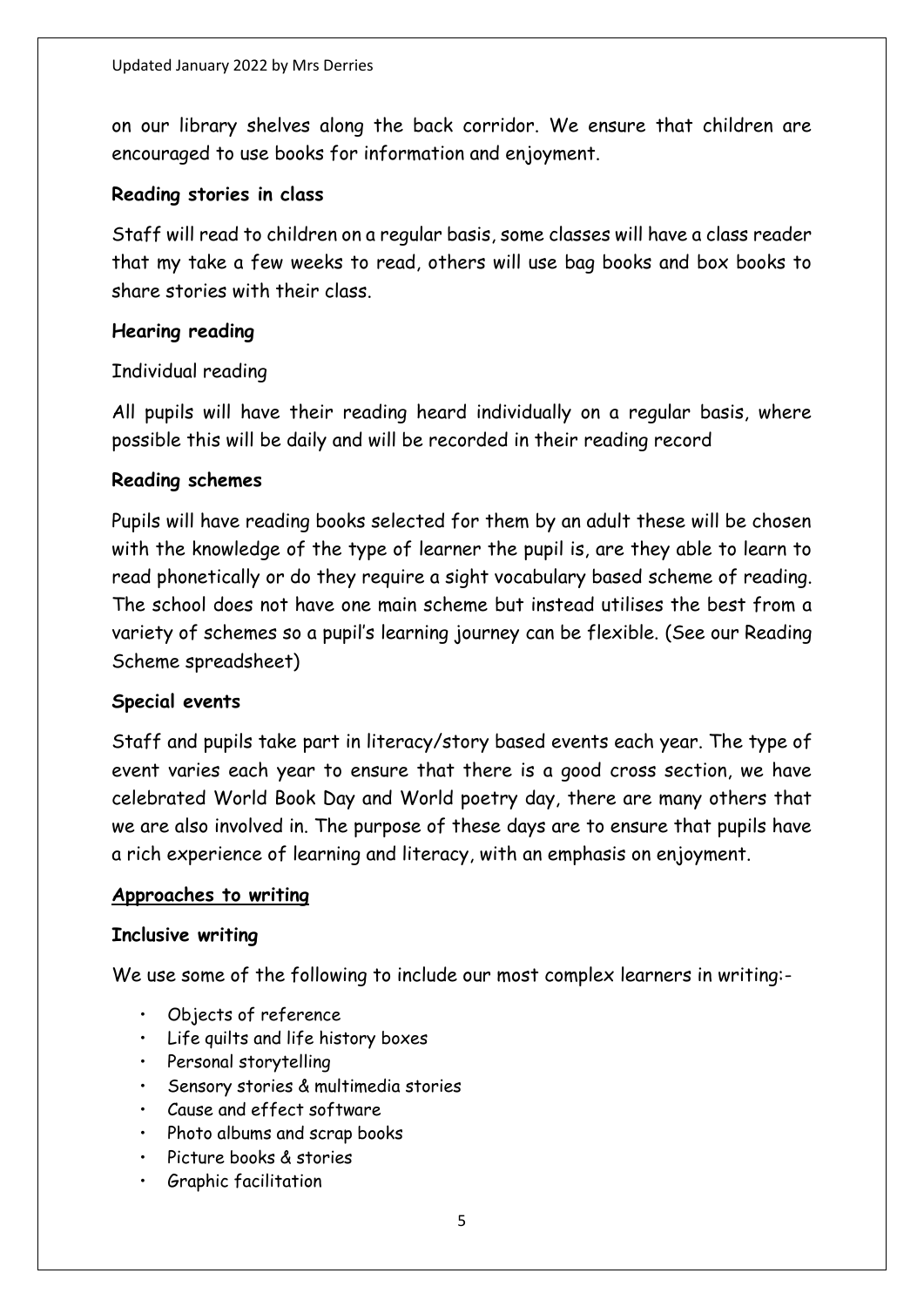- Reading icons and symbols
- Talking books
- Early conventional reading skills
- Simple conventional books
- Drama and role play
- Simple software for computer
- Television and films
- Navigating websites (eg: Eastenders)
- Still photography to create books
- Film-making

#### **Writing programmes and events**

The programme is used throughout school for the development of early imaginative writing. We ensure that pupils are exposed to writing in different forms through cross curricular learning as well as more structured writing lessons. Staff look for opportunities to use writing in practical ways and in different genre's, we have literacy days when pupils are involved in poetry writing and other writing tasks.

Handwriting is taught following our handwriting programme in our Language programme.

#### **Approaches to Speaking and Listening**

We ensure that we follow The Communication Bill of Rights, this means that we find different ways to ensure pupils have their voices heard, we find ways to enable this to happen which include:-

Augmented Alternative Communication Aids

Technology to support communication

Speech and Language Therapist support if needed

Talk Boost programmes

#### **Environment**

We ensure that our classes are communication friendly environments through thinking about:-

- Space, light and layout
- Noise levels
- Using visual support
- Clear and consistent routines